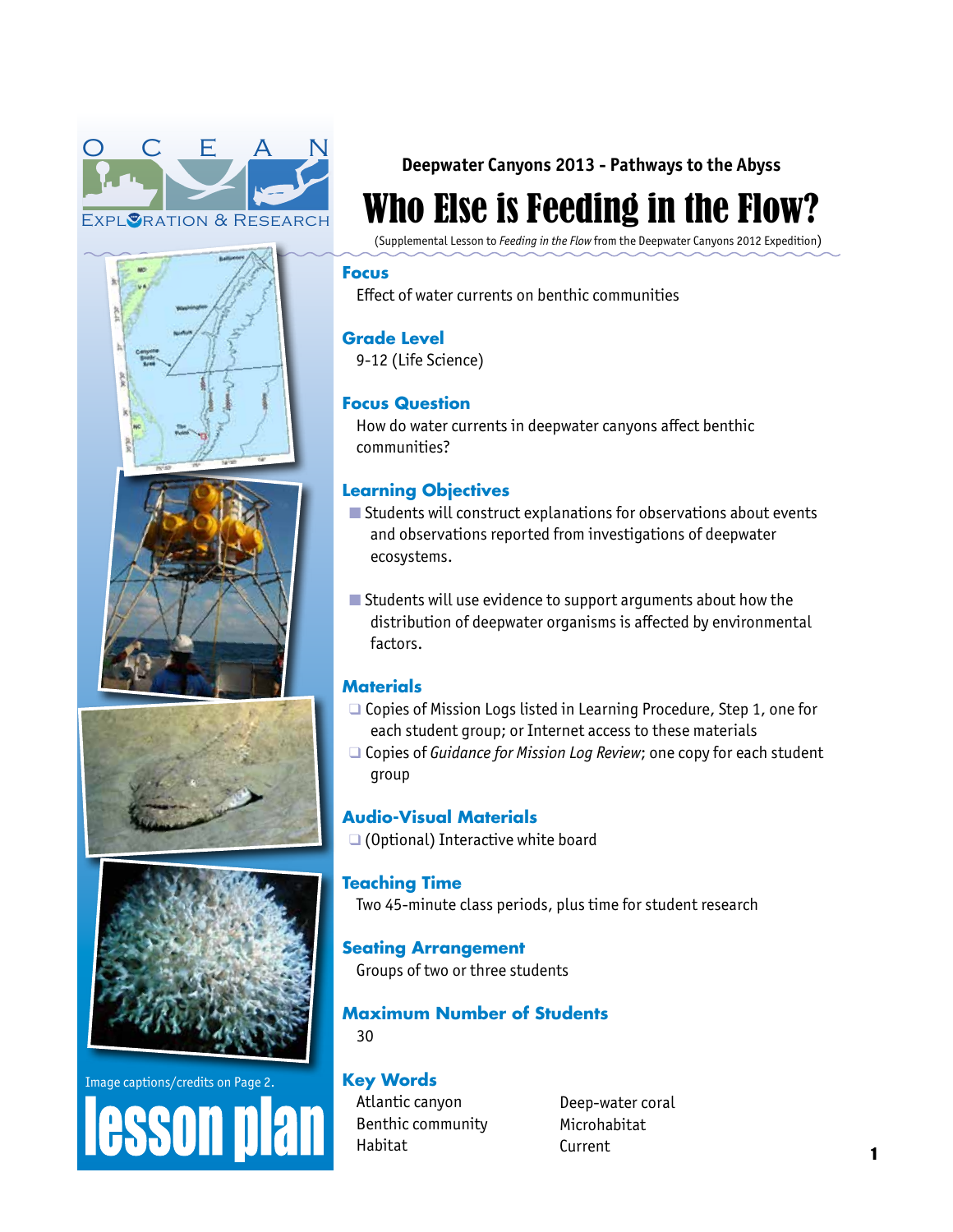

Deep submarine canyons are perhaps the most striking feature of the continental margin of the eastern United States. Most of these canyons are relatively minor features, but several are incredibly extensive and cut quite deeply into the seafloor. This image shows the Norfolk and Washington Canyons along the continental margin offshore of Virginia. Image courtesy of USGS. [http://oceanexplorer.noaa.gov/explorations/11midatlantic/background/seafloormapping/media/](http://oceanexplorer.noaa.gov/explorations/11midatlantic/background/seafloormapping/media/seafloormapping_fig3.html) [seafloormapping\\_fig3.html](http://oceanexplorer.noaa.gov/explorations/11midatlantic/background/seafloormapping/media/seafloormapping_fig3.html)

# **Background Information**

*NOTE: Explanations and procedures in this lesson are written at a level appropriate to professional educators. In presenting and discussing this material with students, educators may need to adapt the language and instructional approach to styles that are best suited to specific student groups.*

Background information about deepwater canyons off the east coast of the United States is provided in the Expedition Education Module for the Deepwater Canyons 2012 – Pathways to the Abyss Expedition [[http://](http://oceanexplorer.noaa.gov/explorations/12midatlantic/background/edu/edu.html) [oceanexplorer.noaa.gov/explorations/12midatlantic/background/](http://oceanexplorer.noaa.gov/explorations/12midatlantic/background/edu/edu.html) [edu/edu.html](http://oceanexplorer.noaa.gov/explorations/12midatlantic/background/edu/edu.html)], and the *Feeding in the Flow* lesson plan [[http://](http://oceanexplorer.noaa.gov/explorations/12midatlantic/background/edu/media/dwc12_feeding912.pdf) [oceanexplorer.noaa.gov/explorations/12midatlantic/background/edu/](http://oceanexplorer.noaa.gov/explorations/12midatlantic/background/edu/media/dwc12_feeding912.pdf) [media/dwc12\\_feeding912.pdf\]](http://oceanexplorer.noaa.gov/explorations/12midatlantic/background/edu/media/dwc12_feeding912.pdf).

The purpose of the Deepwater Canyons 2013 - Pathways to the Abyss Expedition is to extend work begun in 2012 to explore and investigate deepwater coral and hard bottom communities and shipwreck sites on the continental slope off Virginia, Maryland, and Delaware. This work includes bathymetric mapping, collection of photographic imagery and samples using a remotely operated vehicle, and deploying long-term monitoring instruments to measure physical and chemical conditions including temperature, salinity, turbidity, dissolved oxygen, and

#### **Images from Page 1 top to bottom:**

Submarine canyons are dominant features of the outer continental shelf and slope of the U.S .East coast from Cape Hatteras to the Gulf of Maine. Image courtesy of Steve W. Ross, UNC-W. [http://oceanexplorer.noaa.gov/](http://oceanexplorer.noaa.gov/explorations/12midatlantic/background/canyons/media/studyarea.html) [explorations/12midatlantic/background/canyons/](http://oceanexplorer.noaa.gov/explorations/12midatlantic/background/canyons/media/studyarea.html) [media/studyarea.html](http://oceanexplorer.noaa.gov/explorations/12midatlantic/background/canyons/media/studyarea.html)

Netherlands Inst. of Sea Research BOBO benthic lander that will be used in the Middle Atlantic deep-water canyons. Image courtesy of Steve Ross, UNC-W.

[http://oceanexplorer.noaa.gov/](http://oceanexplorer.noaa.gov/explorations/12midatlantic/background/benthiclanders/media/bobo.html) [explorations/12midatlantic/background/](http://oceanexplorer.noaa.gov/explorations/12midatlantic/background/benthiclanders/media/bobo.html) [benthiclanders/media/bobo.html](http://oceanexplorer.noaa.gov/explorations/12midatlantic/background/benthiclanders/media/bobo.html)

A goosefish is well camouflaged in any habitat. Image courtesy of Deepwater Canyons 2012 Expedition, NOAA-OER/BOEM. [http://oceanexplorer.noaa.gov/](http://oceanexplorer.noaa.gov/explorations/12midatlantic/logs/aug27/media/goosefish.html) [explorations/12midatlantic/logs/aug27/media/](http://oceanexplorer.noaa.gov/explorations/12midatlantic/logs/aug27/media/goosefish.html) [goosefish.html](http://oceanexplorer.noaa.gov/explorations/12midatlantic/logs/aug27/media/goosefish.html)

A *Lophelia* coral colony seen in Baltimore Canyon. Image courtesy of Deepwater Canyons 2012 Expedition, NOAA-OER/BOEM. [http://oceanexplorer.noaa.gov/](http://oceanexplorer.noaa.gov/explorations/12midatlantic/logs/sept13/media/lophelia1-hires.jpg) [explorations/12midatlantic/logs/sept13/media/](http://oceanexplorer.noaa.gov/explorations/12midatlantic/logs/sept13/media/lophelia1-hires.jpg) [lophelia1-hires.jpg](http://oceanexplorer.noaa.gov/explorations/12midatlantic/logs/sept13/media/lophelia1-hires.jpg)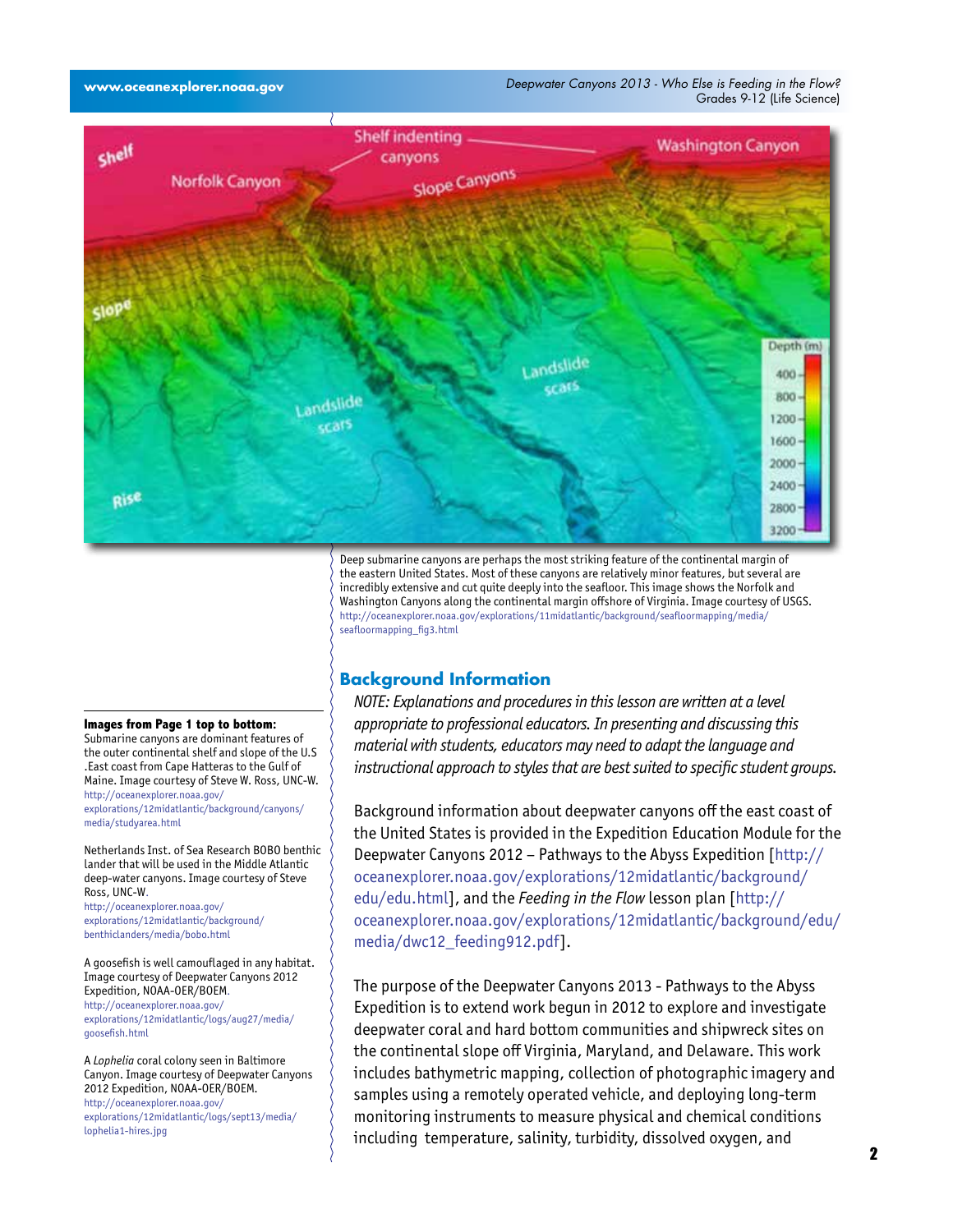

Lights, camera, action! The *Kraken II* remotely operated vehicle used for the 2012 expedition was built for science and was equipped with all the tools needed for collecting deepwater specimens. Image courtesy of the Deepwater Canyons 2012 Expedition, NOAA-OER/BOEM. [http://oceanexplorer.noaa.gov/](http://oceanexplorer.noaa.gov/explorations/12midatlantic/logs/sept30/media/kraken.html)

[explorations/12midatlantic/logs/sept30/media/kraken.](http://oceanexplorer.noaa.gov/explorations/12midatlantic/logs/sept30/media/kraken.html) [html](http://oceanexplorer.noaa.gov/explorations/12midatlantic/logs/sept30/media/kraken.html)

bottom currents. In 2012, most of this effort was concentrated on Baltimore Canyon. In 2013, the focus will shift to Norfolk Canyon.

Deepwater corals form extensive structures in many parts of Earth's ocean, and often create habitats for many other species. *Lophelia pertusa* is the most abundant deepwater coral species found in the canyons and around shipwrecks off the eastern U.S coast, but until 2012 had not been found in Baltimore Canyon. That changed on September 13, when the 2012 Pathways to the Abyss Expedition found

several colonies of *L. pertusa* among more extensive colonies of other coral species. On a later dive, expedition scientists attempted to use their observations about the topography surrounding *L. pertusa* colonies in Baltimore Canyon to predict locations in Norfolk Canyon that might also be inhabited by this coral species. This effort was successful, since one colony of *L. pertusa* was finally located in Norfolk Canyon; but scientists are confident that there are more colonies in this area and plan to continue their search in 2013.

The fact that the Pathways to the Abyss Expeditions take place over several subsequent years gives students (as well as expedition scientists) the opportunity to compare conditions in several deepwater



First *Lophelia* coral colony seen in Baltimore Canyon. Image courtesy of Deepwater Canyons 2012 Expedition, NOAA-OER/BOEM. [http://oceanexplorer.noaa.gov/](http://oceanexplorer.noaa.gov/explorations/12midatlantic/logs/sept13/media/lophelia1-hires.jpg)

[explorations/12midatlantic/logs/sept13/](http://oceanexplorer.noaa.gov/explorations/12midatlantic/logs/sept13/media/lophelia1-hires.jpg) [media/lophelia1-hires.jpg](http://oceanexplorer.noaa.gov/explorations/12midatlantic/logs/sept13/media/lophelia1-hires.jpg)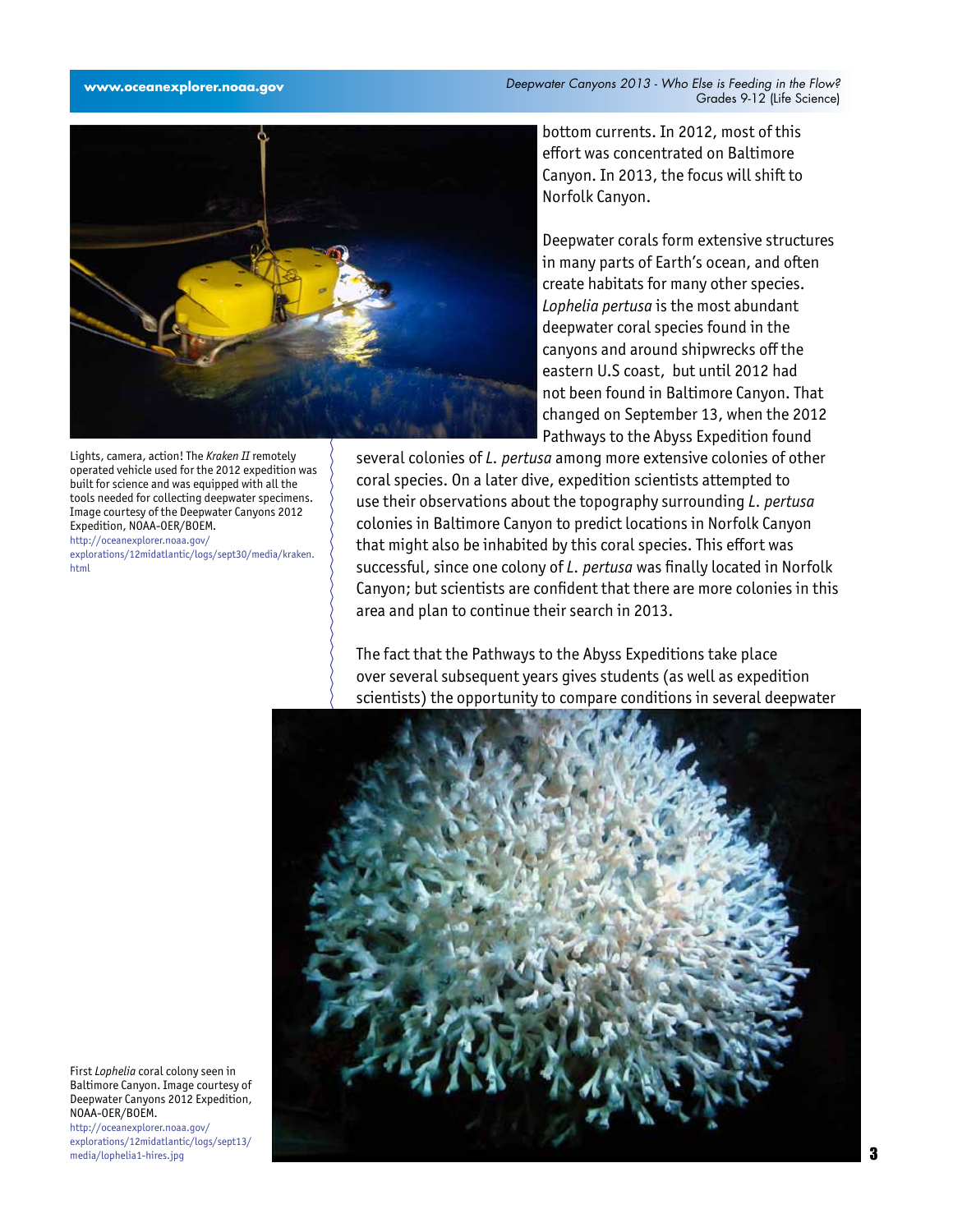canyons, and to see how observations in one area can be used to guide explorations in other locations. In the 2012 *Feeding in the Flow* lesson, students analyzed data about water motion and feeding behavior of corals to make inferences about how water currents and external morphology affect particle-feeding organisms. In this lesson, students will use observations from the Deepwater Canyons 2012 - Pathways to the Abyss Expedition to make inferences that can help guide explorations in 2013. In addition, mission logs from the 2013 expedition will allow students to compare their inferences with actual discoveries as the 2013 expedition unfolds.

#### **Learning Procedure**

- 1. To prepare for this lesson:
	- (a) Review the background essays for the Deepwater Canyons 2013 - Pathways to the Abyss Expedition [[http://oceanexplorer.noaa.](http://oceanexplorer.noaa.gov/explorations/13midatlantic/welcome.html) [gov/explorations/13midatlantic/welcome.html\]](http://oceanexplorer.noaa.gov/explorations/13midatlantic/welcome.html). If students have not completed the *Feeding In the Flow* lesson, you may also want to review background information for this lesson as well [[http://](http://oceanexplorer.noaa.gov/explorations/12midatlantic/background/edu/media/dwc12_feeding912.pdf) [oceanexplorer.noaa.gov/explorations/12midatlantic/background/](http://oceanexplorer.noaa.gov/explorations/12midatlantic/background/edu/media/dwc12_feeding912.pdf) [edu/media/dwc12\\_feeding912.pdf](http://oceanexplorer.noaa.gov/explorations/12midatlantic/background/edu/media/dwc12_feeding912.pdf)].

(b) Ensure that students will have access to the following Mission Logs from the 2012 expedition:

- **"***Lophelia* **in the Canyons!"** (September 13, 2012) by Sandra Brooke and Steve W. Ross [[http://oceanexplorer.noaa.gov/](http://oceanexplorer.noaa.gov/explorations/12midatlantic/logs/sept13/sept13.html) [explorations/12midatlantic/logs/sept13/sept13.html\]](http://oceanexplorer.noaa.gov/explorations/12midatlantic/logs/sept13/sept13.html)
- **"Shark Attack!"** (September 24, 2012) by Terry Connell [[http://](http://oceanexplorer.noaa.gov/explorations/12midatlantic/logs/sept24/sept24.html) [oceanexplorer.noaa.gov/explorations/12midatlantic/logs/](http://oceanexplorer.noaa.gov/explorations/12midatlantic/logs/sept24/sept24.html) [sept24/sept24.html\]](http://oceanexplorer.noaa.gov/explorations/12midatlantic/logs/sept24/sept24.html)
- **"Benthic Community Ecology of Canyons"** (September 25, 2012) by Amanda Demopoulos [\[http://oceanexplorer.noaa.gov/](http://oceanexplorer.noaa.gov/explorations/12midatlantic/logs/sept25/sept25.html) [explorations/12midatlantic/logs/sept25/sept25.html\]](http://oceanexplorer.noaa.gov/explorations/12midatlantic/logs/sept25/sept25.html)
- **"Benthic Passion"** (September 28, 2012) by Kirstin Meyer [[http://](http://oceanexplorer.noaa.gov/explorations/12midatlantic/logs/sept28/sept28.html) [oceanexplorer.noaa.gov/explorations/12midatlantic/logs/](http://oceanexplorer.noaa.gov/explorations/12midatlantic/logs/sept28/sept28.html) [sept28/sept28.html\]](http://oceanexplorer.noaa.gov/explorations/12midatlantic/logs/sept28/sept28.html)
- **"Standing on the Roof "** (September 30, 2012), by Esprit Heestand Saucier [\[http://oceanexplorer.noaa.gov/](http://oceanexplorer.noaa.gov/explorations/12midatlantic/logs/sept28/sept28.html) [explorations/12midatlantic/logs/sept28/sept28.html\]](http://oceanexplorer.noaa.gov/explorations/12midatlantic/logs/sept28/sept28.html)
- 2. Briefly describe deepwater canyon habitats. Mention some of the reasons for exploring these habitats, which include the facts that similar sites in other areas are known to support important fisheries and other biological resources, and that cold-seep communities may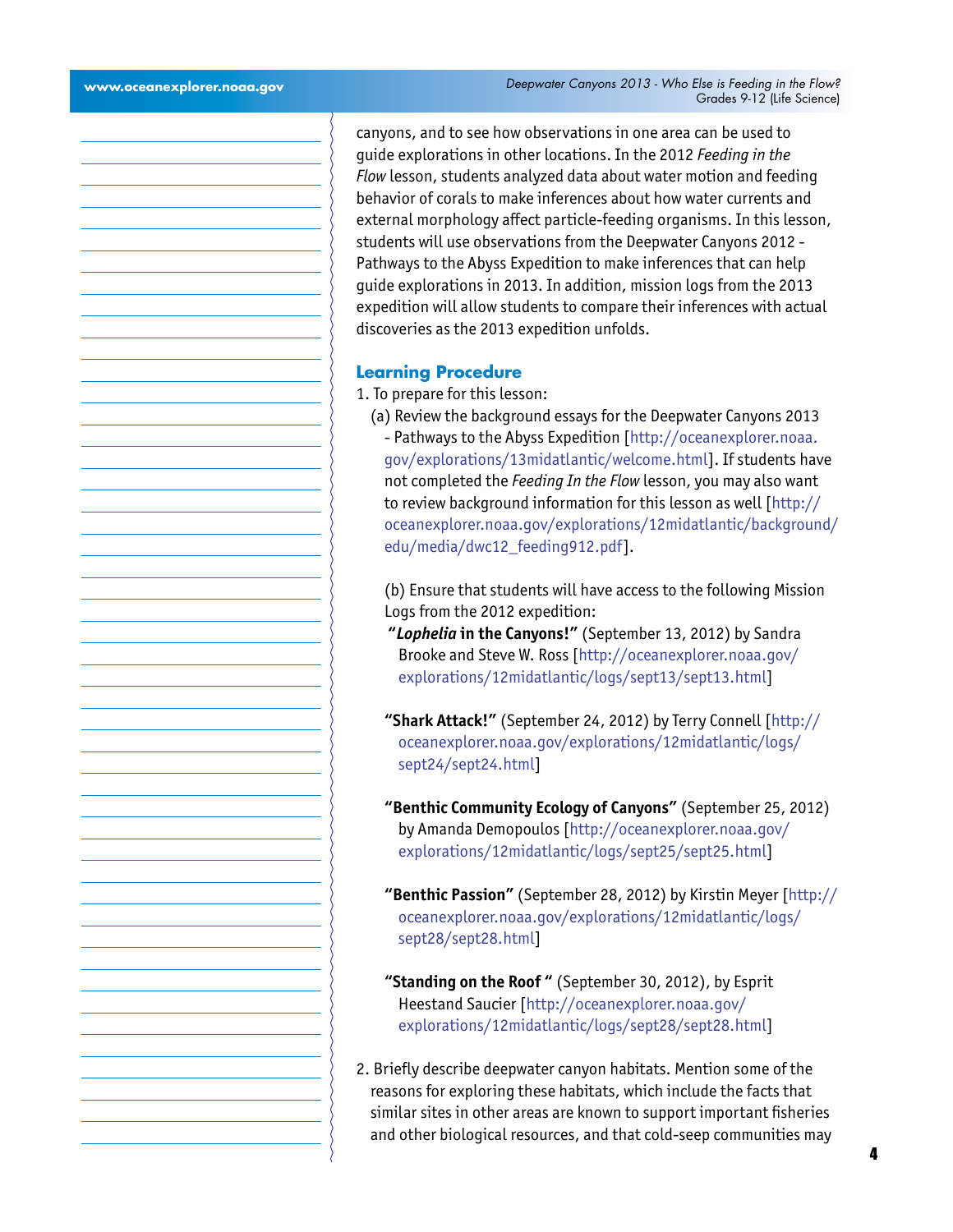White bacterial mats indicate cold-seep activity. Image courtesy of Deepwater Canyons 2012 Expedition, NOAA-OER/BOEM. [http://oceanexplorer.noaa.gov/](http://oceanexplorer.noaa.gov/explorations/12midatlantic/logs/aug26/media/whitebacterialmats.html) [explorations/12midatlantic/logs/aug26/media/](http://oceanexplorer.noaa.gov/explorations/12midatlantic/logs/aug26/media/whitebacterialmats.html) [whitebacterialmats.html](http://oceanexplorer.noaa.gov/explorations/12midatlantic/logs/aug26/media/whitebacterialmats.html)



exist in some locations. If students are not familiar with cold-seep habitats, briefly describe these (see the Expedition Education Module for the *Lophelia* II 2012: Deepwater Platform Corals Expedition, [http://oceanexplorer.noaa.gov/explorations/12lophelia/](http://oceanexplorer.noaa.gov/explorations/12lophelia/background/edu/edu.html) [background/edu/edu.html,](http://oceanexplorer.noaa.gov/explorations/12lophelia/background/edu/edu.html) for more details). Point out the significance of potential methane hydrate deposits, including their potential as a new energy source as well as their potential for triggering underwater landslides that can result in tsunamis.

Introduce the Deepwater Canyons 2013 - Pathways to the Abyss Expedition and tell students that this is a continuation of an expedition that began exploring this area in 2012. If students have not completed the *Feeding in the Flow* lesson, briefly discuss the possible significance of water motion to biological communities in bottom habitats. If students are not familiar with the basic morphology of corals, briefly review these features (see Background Information in the *Feeding in the Flow* lesson for more details). Students should understand that the corals we often see in pictures are colonies of individual animals called polyps, and that coral colonies may grow in a variety of shapes: branches, boulders, plates, fans, whips, etc.

- 3. Provide each student group with copies of the Mission Logs referenced in Step 1b or Internet access to these materials. Tell students that their assignment is to review these Logs, and prepare a short summary that addresses questions on the *Guidance for Mission Log Review* document.
- 4. When students have completed their reviews, lead a discussion of their results. The following points should be included: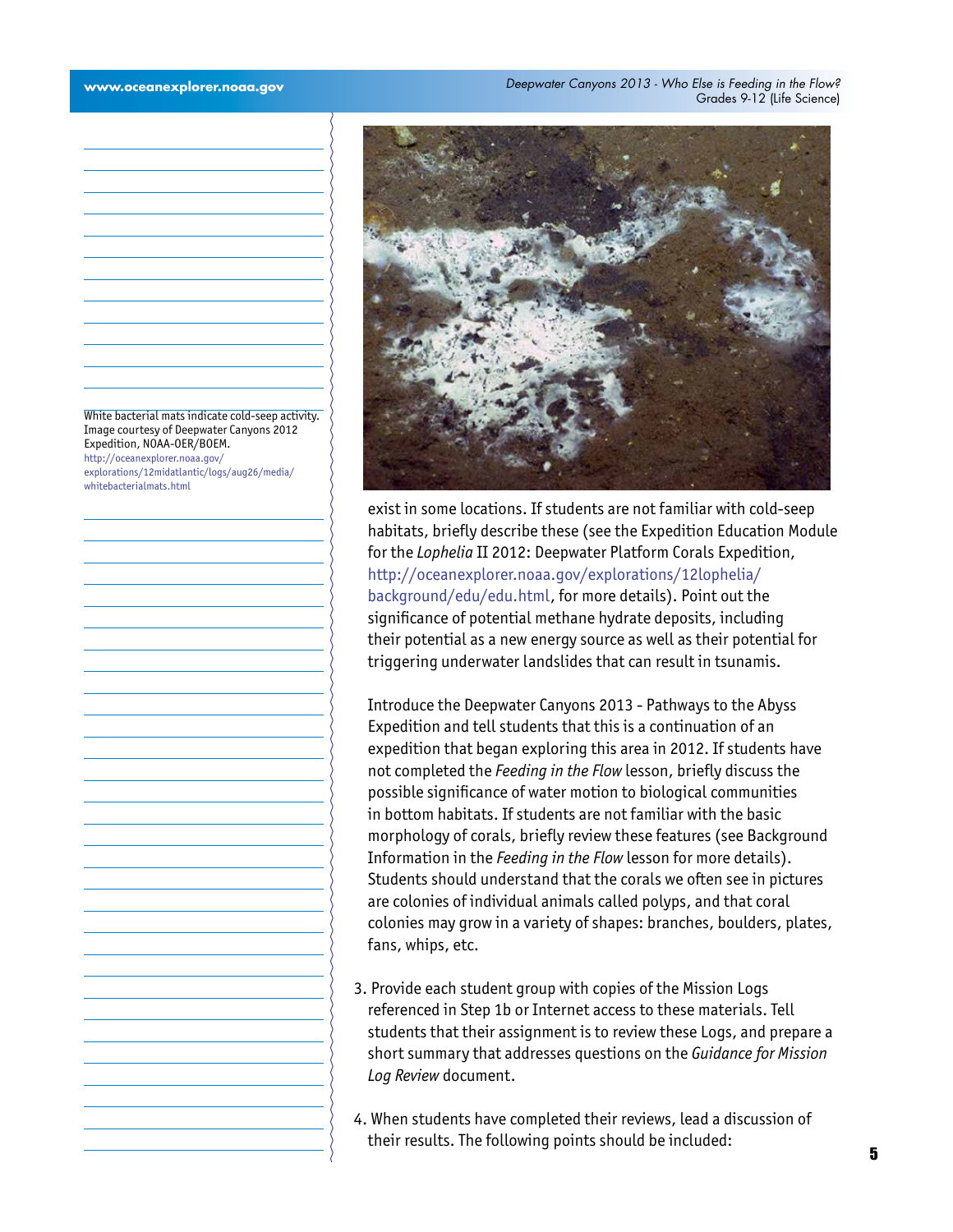| www.oceanexplorer.noaa.gov | Deepwater Canyons 2013 - Who Else is Feeding in the Flow?<br>Grades 9-12 (Life Science)                                                                                                                                                                                                                                                                                                                                                                                                                                                                                                                                                                                                                                                                                                                                                                                    |
|----------------------------|----------------------------------------------------------------------------------------------------------------------------------------------------------------------------------------------------------------------------------------------------------------------------------------------------------------------------------------------------------------------------------------------------------------------------------------------------------------------------------------------------------------------------------------------------------------------------------------------------------------------------------------------------------------------------------------------------------------------------------------------------------------------------------------------------------------------------------------------------------------------------|
|                            | (1) Gorgonians belong to the phylum Cnidaria, class Anthozoa,<br>subclass Octocorallia, order Gorgonacea. They are commonly<br>known as soft corals, sea whips, or sea fans. They do not form reefs,<br>but are often abundant on hard bottoms and structures made by<br>humans.                                                                                                                                                                                                                                                                                                                                                                                                                                                                                                                                                                                           |
|                            | (2) Observations about the five colonies of Lophelia pertusa found<br>in Baltimore Canyon and their surrounding locations suggest<br>that sediment accumulation could be a factor that limits the<br>distribution of this species, since the colonies were round and<br>compact (a shape that accumulates less sediment than a flatter<br>growth form) and were found in areas protected from sediment<br>accumulation.                                                                                                                                                                                                                                                                                                                                                                                                                                                    |
|                            | (3) When selecting a site in Norfolk Canyon where they hoped to<br>find hard corals, expedition scientists looked for steep, craggy<br>topography with large overhangs, in depths of 750 meters or more.                                                                                                                                                                                                                                                                                                                                                                                                                                                                                                                                                                                                                                                                   |
|                            | (4) Shipwrecks create a variety of habitat spaces, which provide<br>shelter for a variety of species, some of which may be food for<br>catsharks. Rough, rocky bottoms also provide more diverse habitats<br>than smooth bottoms, which may account for catsharks' preference<br>for rocky areas.                                                                                                                                                                                                                                                                                                                                                                                                                                                                                                                                                                          |
|                            | (5) The author suggests that the vertical thruster failure was caused<br>by a catshark that attacked the ROV after it collected a tasty (to<br>the catshark) spider crab. This idea is supported by the fact that<br>the thruster failed soon after the crab was collected, and that a<br>catshark was found lodged in the vertical thruster mechanism<br>in such a way that it could have caused the thruster motor to<br>burn out. Another catshark was found entangled with the lateral<br>thruster mechanism, but there is no indication that anything<br>involving a spider crab took place before this thruster failed.<br>So, the physical evidence supports the idea that catsharks were<br>involved with the failure of both thrusters, but whether either of<br>these events had anything to do with spider crabs is not clear from<br>the information provided. |
|                            | (6) Expedition scientists used box corers, trawls, benthic landers<br>and moorings to investigate the benthic community ecology<br>of deepwater canyons because these devices sample different<br>portions of the benthic food web (organisms that dwell within<br>sediments, organisms that exist near the seafloor, and particulate<br>material including nutritious algae). One or two of these sampler<br>types could not have provided as complete a picture of benthic<br>ecosystems.                                                                                                                                                                                                                                                                                                                                                                                |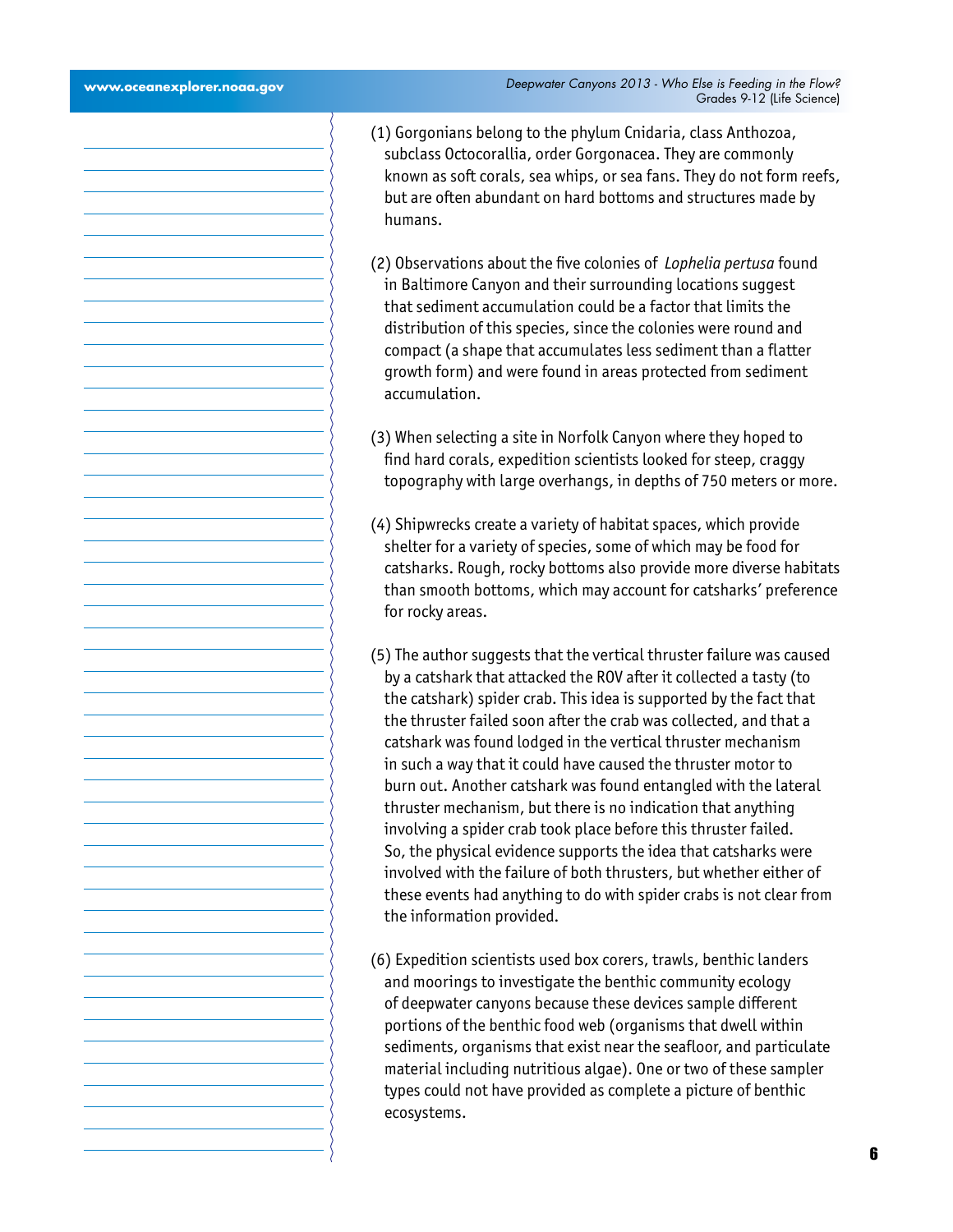- (7) Organisms that live on the flat, muddy plains of the deep ocean often aggregate around any structure they can find, because structural variety increases the variety of available habitats. This attracts a more diverse group of organisms, increasing the variety of potential food sources.
- (8) Samples collected with a trawl can be analyzed to calculate the number of animals in a given sample area, and this calculation can be compared to counts of organisms in video images captured as a remotely operated vehicle traverses a known area over a shipwreck. This comparison can be used to quantify the effects of shipwrecks on benthic biodiversity.
- (9) The bottom environment of many parts of Earth's deep ocean is smooth mud or sand, but there are also areas with much more complex topography, such as seamounts, volcanoes, or canyons. The latter areas offer greater variety of habitats and tend to be inhabited by many more animals than are found in less structurally complex areas.
- (10) The statement, "Much of deep sea is a broadly homogeneous environment that can be compared to vast African deserts in that it is relatively flat and covered in sediment," does not mean that there are no animals living in these areas. These sediments are often inhabited by extensive biological communities that are invisible at the surface of the sediments.
- (11) A variety of topographical features in a certain area often means that there is a corresponding variety of habitats, which make it possible for a variety of biological organisms to live in that area. All of these organisms are potential food for other animals, so topographical variety tends to increase the amount of food available within a community or ecosystem.
- (12) The observation that a species of coral found on one seamount is not found on another nearby seamount, but is found on a third seamount much farther away might be the result of water circulation patterns that carry larvae away from the first seamount in a direction that is away from the nearby seamount, but toward the more distant seamount.
- (13) Microsatellites are regions on a strand of DNA in which there is a repeating sequence of nucleotides.
- (14) If a scientist says, "There is very little gene flow between a population of coral in Baltimore Canyon and another population of the same species in Norfolk Canyon," it means that larvae from corals in the Baltimore Canyon population do not arrive in Norfolk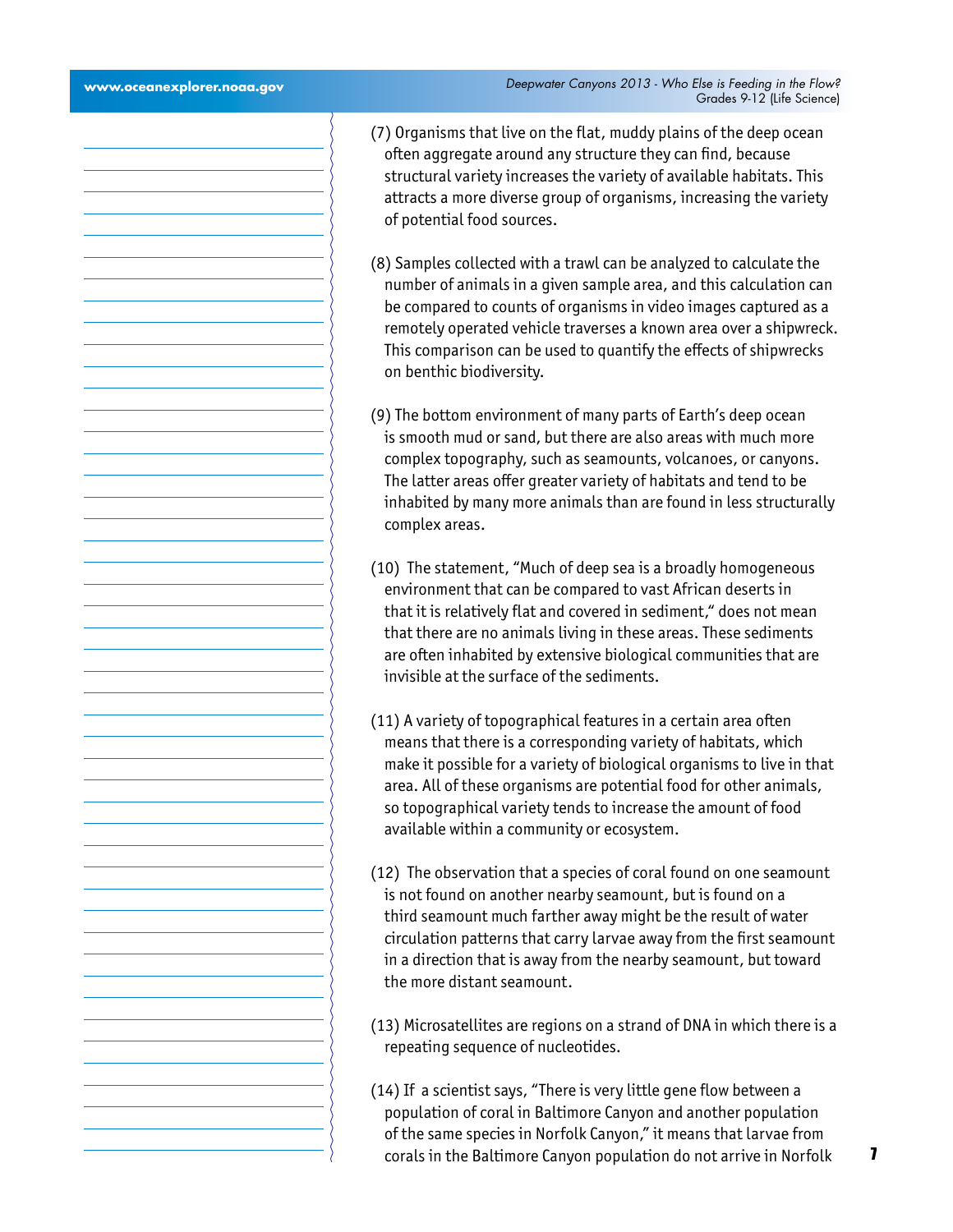Canyon in numbers large enough to affect the genetic structure of corals in Norfolk Canyon. This means that evolutionary changes in the population of one canyon probably will not affect the population in the other canyon. Eventually, these two populations may change enough so that they become separate species (which means that individuals from one population could not successfully mate with individuals from the other population).

5. Have student groups take turns reviewing Mission Logs from the Deepwater Canyons 2013 - Pathways to the Abyss Expedition, and make brief (5 – 10 minute) oral reports about new discoveries, and how observations and events reported in these Logs compare to results from the 2012 expedition.

# **The BRIDGE Connection**

<www.vims.edu/bridge/> – Scroll over "Ocean Science Topics" in the navigation menu to the left, then "Habitats," then "Coastal," then "Coral" for resources on corals and coral reefs. Click on "Physics" for resources on ocean currents.

#### **The "Me" Connection**

Have students write a short essay about how discoveries in deepwater canyons might one day affect their own lives.

#### **Connections to Other Subjects**

English Language Arts, Mathematics, Earth Science

#### **Assessment**

Student reports and class discussions provide opportunities for assessment.

#### **Extensions**

Have students visit [http://oceanexplorer.noaa.gov/](http://oceanexplorer.noaa.gov/explorations/12midatlantic/welcome.html) [explorations/13midatlantic/welcome.html](http://oceanexplorer.noaa.gov/explorations/12midatlantic/welcome.html) to find out more about the Deepwater Canyons 2013 - Pathways to the Abyss Expedition.

#### **Multimedia Discovery Missions**

<http://oceanexplorer.noaa.gov/edu/learning/welcome.html> Click on the links to Lessons 3, 5, 6, and 8 for interactive multimedia presentations and Learning Activities on Deep-Sea Corals, Chemosynthesis and Hydrothermal Vent Life, Deep-Sea Benthos, and Ocean Currents.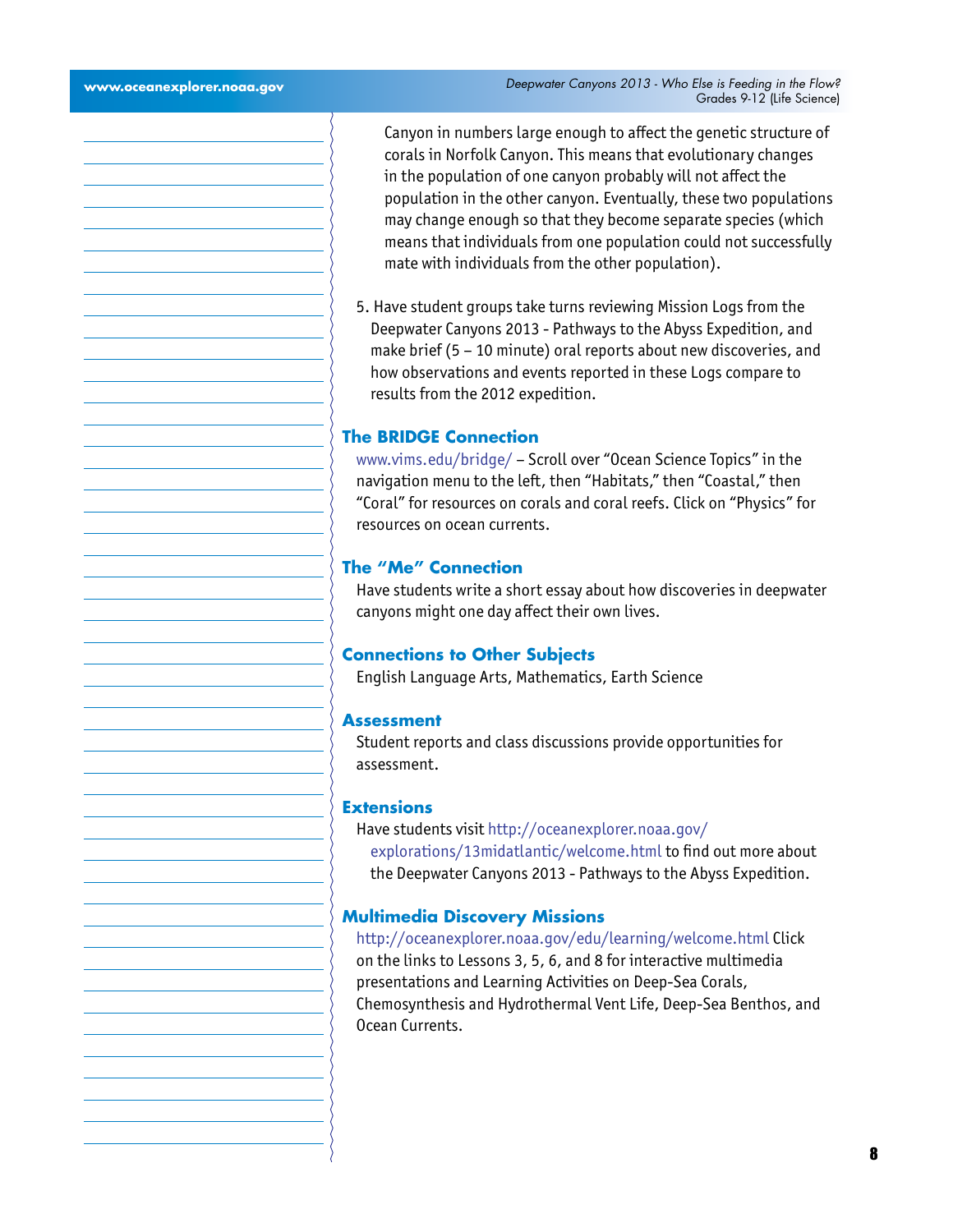# **Other Relevant Lesson Plans from NOAA's Ocean Exploration Program**

# and

# **Other Resources**

Please see the *Feeding in the Flow* lesson [[http://oceanexplorer.noaa.](http://oceanexplorer.noaa.gov/explorations/12midatlantic/background/edu/media/dwc12_feeding912.pdf) [gov/explorations/12midatlantic/background/edu/media/dwc12\\_](http://oceanexplorer.noaa.gov/explorations/12midatlantic/background/edu/media/dwc12_feeding912.pdf) [feeding912.pdf](http://oceanexplorer.noaa.gov/explorations/12midatlantic/background/edu/media/dwc12_feeding912.pdf)].

# **Correlations to** *Next Generation Science Standards (NGSS)*

The objectives of this lesson address the following Performance Expectations:

**Objective:** Students will construct explanations for observations about events and observations reported from investigations of deepwater ecosystems

- **HS-LS2-3.** Construct and revise an explanation based on evidence for the cycling of matter and flow of energy in aerobic and anaerobic conditions.
	- [*Clarification Statement:* Emphasis is on conceptual understanding of the role of aerobic and anaerobic respiration in different environments.]

[*Assessment Boundary*: Assessment does not include the specific chemical processes of either aerobic or anaerobic respiration.]

**HS-LS2-6.** Evaluate the claims, evidence, and reasoning that the complex interactions in ecosystems maintain relatively consistent numbers and types of organisms in stable conditions, but changing conditions may result in a new ecosystem.

[*Clarification Statement:* Examples of changes in ecosystem conditions could include modest biological or physical changes, such as moderate hunting or a seasonal flood; and, extreme changes, such as volcanic eruption or sea level rise.]

**Objective:** Students will use evidence to support arguments about how the distribution of deepwater organisms is affected by environmental factors.

**HS-LS2-3.** Construct and revise an explanation based on evidence for the cycling of matter and flow of energy in aerobic and anaerobic conditions.

- [*Clarification Statement:* Emphasis is on conceptual understanding of the role of aerobic and anaerobic respiration in different environments.]
- [*Assessment Boundary*: Assessment does not include the specific chemical processes of either aerobic or anaerobic respiration.]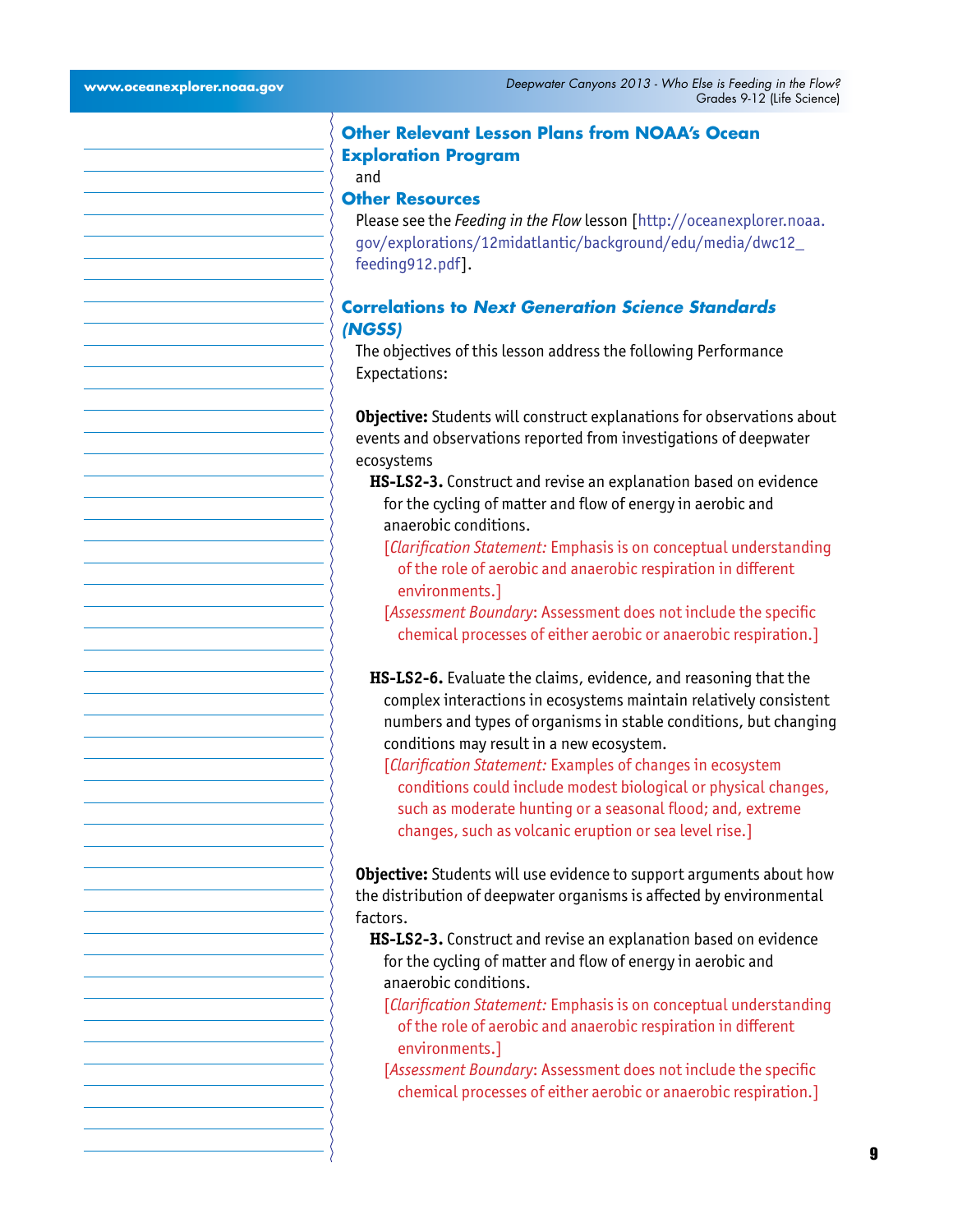- **HS-LS2-6.** Evaluate the claims, evidence, and reasoning that the complex interactions in ecosystems maintain relatively consistent numbers and types of organisms in stable conditions, but changing conditions may result in a new ecosystem.
	- [*Clarification Statement:* Examples of changes in ecosystem conditions could include modest biological or physical changes, such as moderate hunting or a seasonal flood; and, extreme changes, such as volcanic eruption or sea level rise.]

# **Correlations to Common Core State Standards for English Language Arts**

- RI.4 Determine the meaning of words and phrases as they are used in a text, including figurative, connotative, and technical meanings
- SL.1 Engage effectively in a range of collaborative discussions (one-on-one, in groups, and teacher-led) with diverse partners on grade 9-12 topics, texts, and issues, building on others' ideas and expressing their own clearly.
- L.4 Determine or clarify the meaning of unknown and multiplemeaning words and phrases, choosing flexibly from a range of strategies.
- L.6 Acquire and use accurately general academic and domainspecific words and phrases, sufficient for reading, writing, speaking, and listening at the college and career readiness level; demonstrate independence in gathering vocabulary knowledge when considering a word or phrase important to comprehension or expression.

### **Ocean Literacy Essential Principles and Fundamental Concepts Essential Principle 1.**

#### **The Earth has one big ocean with many features.**

*Fundamental Concept b.* An ocean basin's size, shape and features (such as islands, trenches, mid-ocean ridges, rift valleys) vary due to the movement of Earth's lithospheric plates. Earth's highest peaks, deepest valleys and flattest vast plains are all in the ocean.

#### **Essential Principle 5.**

#### **The ocean supports a great diversity of life and ecosystems.**

*Fundamental Concept e.* The ocean is three-dimensional, offering vast living space and diverse habitats from the surface through the water column to the seafloor. Most of the living space on Earth is in the ocean.

*Fundamental Concept f.* Ocean habitats are defined by environmental factors. Due to interactions of abiotic factors such as salinity, temperature, oxygen, pH, light, nutrients, pressure, substrate and circulation, ocean life is not evenly distributed temporally or spatially, i.e., it is "patchy". Some regions of the ocean support more diverse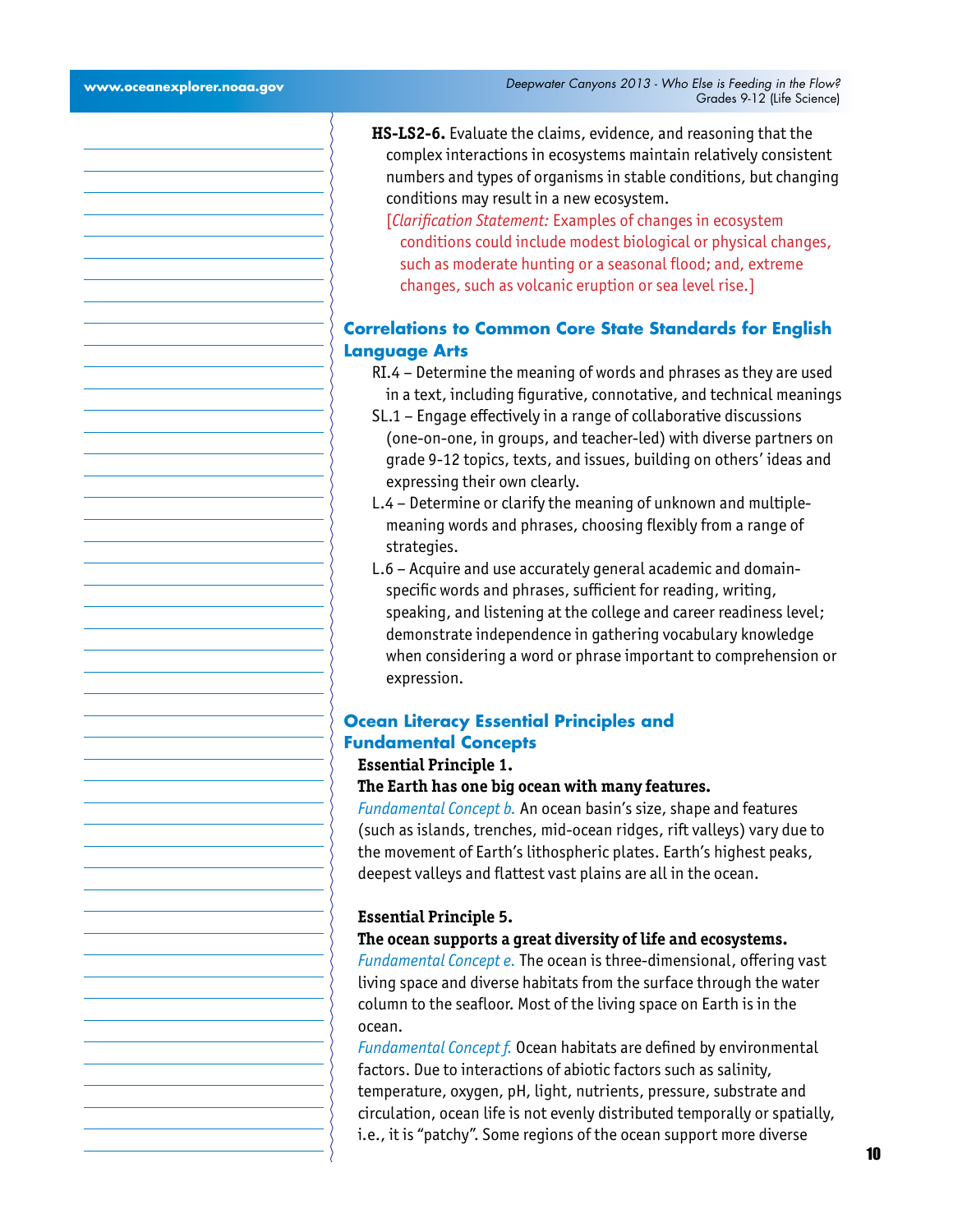and abundant life than anywhere on Earth, while much of the ocean is considered a desert.

*Fundamental Concept g.* There are deep ocean ecosystems that are independent of energy from sunlight and photosynthetic organisms. Hydrothermal vents, submarine hot springs, and methane cold seeps rely only on chemical energy and chemosynthetic organisms to support life.

#### **Essential Principle 6.**

#### **The ocean and humans are inextricably interconnected.**

*Fundamental Concept f.* Coastal regions are susceptible to natural hazards (such as tsunamis, hurricanes, cyclones, sea level change, and storm surges).

### **Essential Principle 7.**

#### **The ocean is largely unexplored.**

*Fundamental Concept a.* The ocean is the last and largest unexplored place on Earth—less than 5% of it has been explored. This is the great frontier for the next generation's explorers and researchers, where they will find great opportunities for inquiry and investigation. *Fundamental Concept b.* Understanding the ocean is more than a matter of curiosity. Exploration, inquiry and study are required to better

understand ocean systems and processes. *Fundamental Concept d.* New technologies, sensors and tools are expanding our ability to explore the ocean. Ocean scientists are relying more and more on satellites, drifters, buoys, subsea observatories and unmanned submersibles.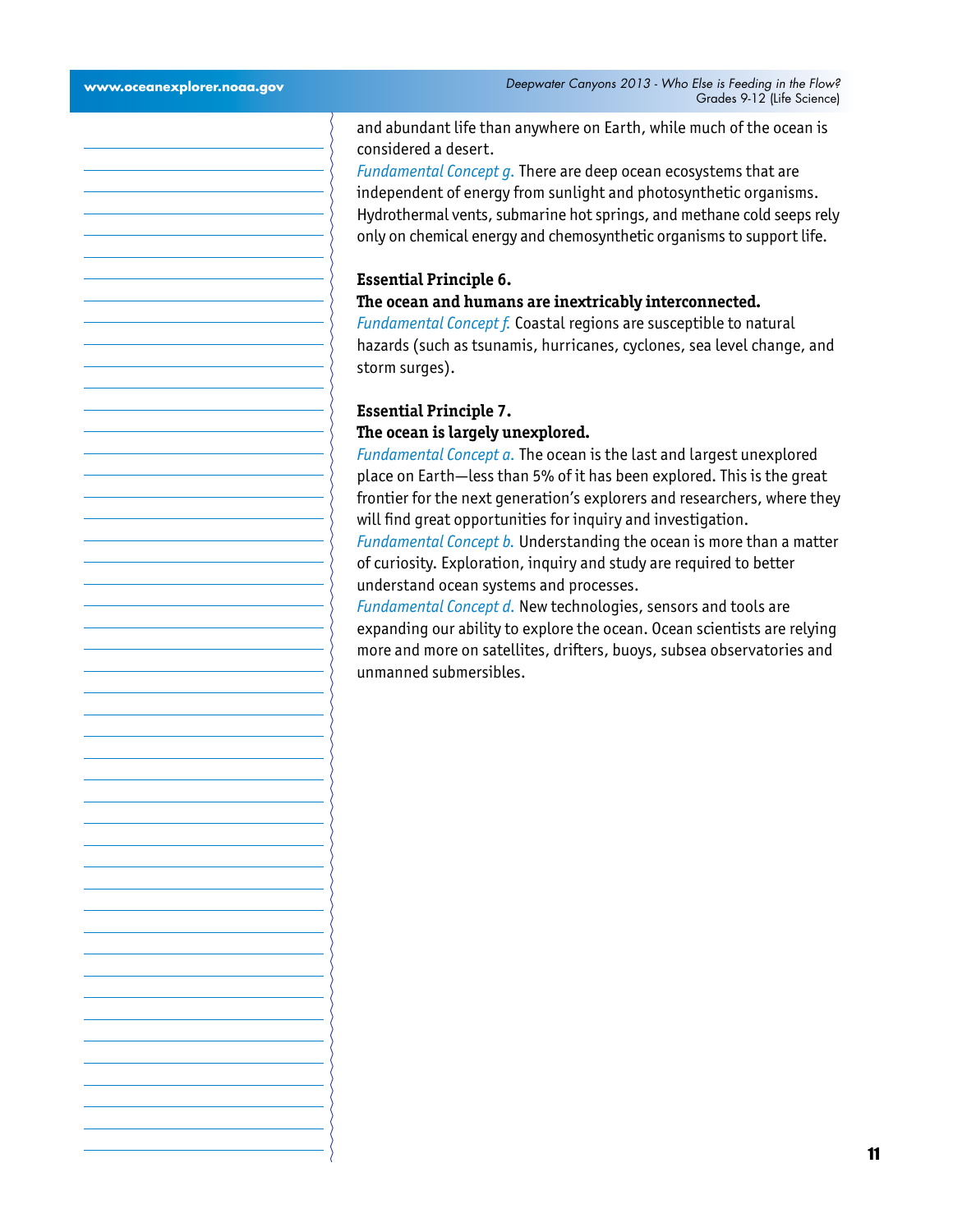#### **Send Us Your Feedback**

In addition to consultation with expedition scientists, the development of lesson plans and other education products is guided by comments and suggestions from educators and others who use these materials. Please send questions and comments about these materials to: [oceanexeducation@noaa.gov](mailto:oceanexeducation%40noaa.gov?subject=Feedback).

#### **For More Information**

Paula Keener, Director, Education Programs NOAA Office of Ocean Exploration and Research Hollings Marine Laboratory 331 Fort Johnson Road, Charleston SC 29412 843.762.8818 843.762.8737 (fax) [paula.keener-chavis@noaa.gov](mailto:paula.keener-chavis%40noaa.gov?subject=For%20More%20Information)

#### **Acknowledgements**

This lesson was developed and written for NOAA's Office of Ocean Exploration and Research (OER) by Dr. Mel Goodwin, PhD, Marine Biologist and Science Writer Design/layout: Coastal Images Graphic Design, Mt. Pleasant, SC.

#### **Credit**

If reproducing this lesson, please cite NOAA as the source, and provide the following URL: <http://oceanexplorer.noaa.gov>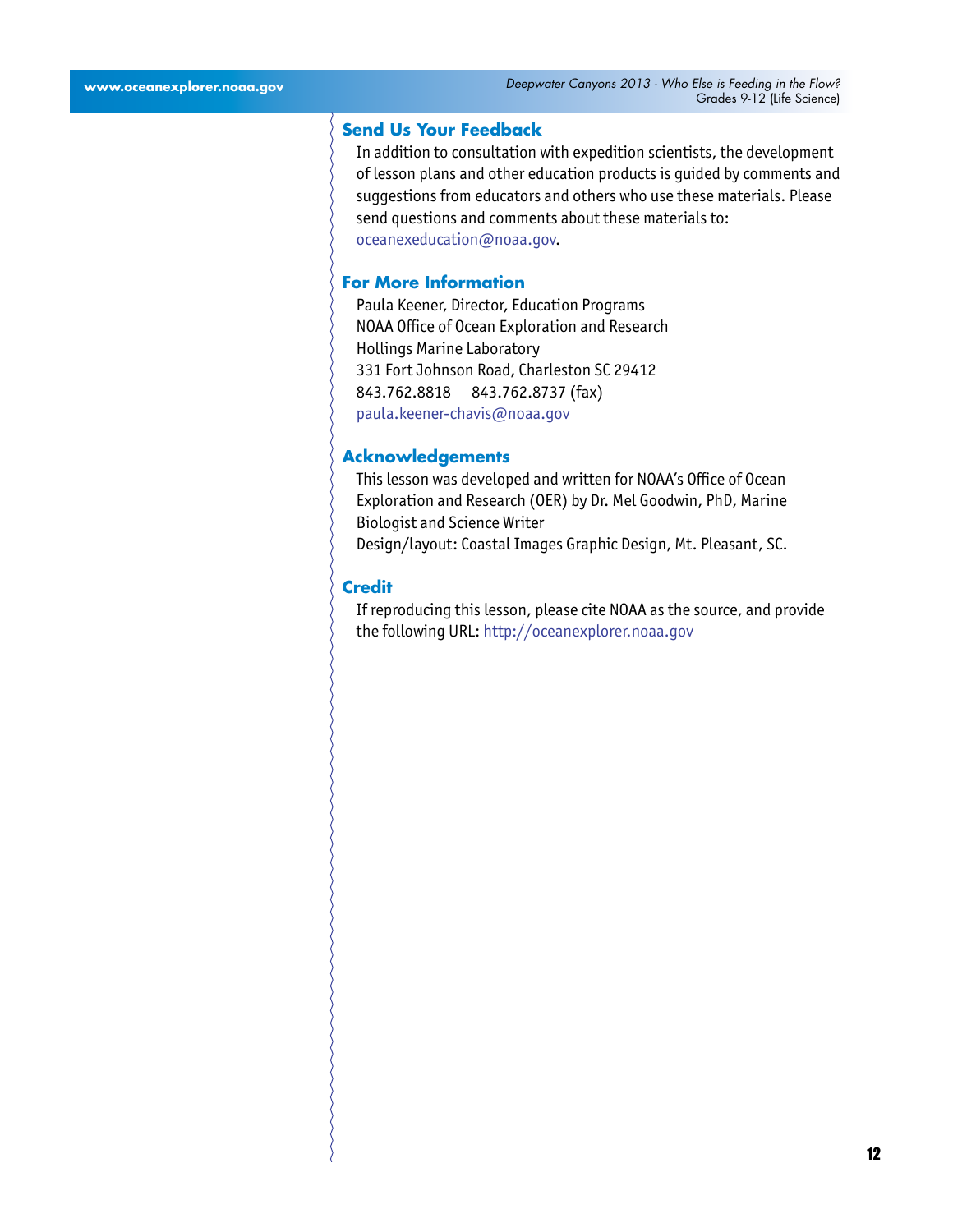# **Guidance for Mission Log Review**

**"***Lophelia* **in the Canyons!"** (September 13, 2012) by Sandra Brooke and Steve W. Ross [[http://oceanexplorer.noaa.gov/explorations/12midatlantic/logs/](http://oceanexplorer.noaa.gov/explorations/12midatlantic/logs/sept13/sept13.html) [sept13/sept13.html\]](http://oceanexplorer.noaa.gov/explorations/12midatlantic/logs/sept13/sept13.html)

- 1. What are gorgonians?
- 2. Only five colonies of *Lophelia pertusa* were found in Baltimore Canyon. Based on observations about these colonies and their locations, what environmental conditions may be preventing this species from becoming more widespread?
- 3. What characteristics did expedition scientists look for when they selected a site in Norfolk Canyon where they hoped to find hard corals?

**"Shark Attack!"** (September 24, 2012) by Terry Connell [\[http://](http://oceanexplorer.noaa.gov/explorations/12midatlantic/logs/sept24/sept24.html) [oceanexplorer.noaa.gov/explorations/12midatlantic/logs/sept24/sept24.](http://oceanexplorer.noaa.gov/explorations/12midatlantic/logs/sept24/sept24.html) [html\]](http://oceanexplorer.noaa.gov/explorations/12midatlantic/logs/sept24/sept24.html)

- 4. Chain catsharks prefer rough, rocky bottoms in the deep waters of the outer continental shelf; yet scientists found thousands of these sharks on and around shipwrecks resting on a smooth, sandy bottom. What explanation could account for this observation?
- 5. The author of this mission log suggests a reason that a catshark may have caused the vertical thruster to fail. Could this explanation also account for the failure of the lateral thruster?

# **"Benthic Community Ecology of Canyons"** (September 25, 2012) by Amanda Demopoulos [[http://oceanexplorer.noaa.gov/](http://oceanexplorer.noaa.gov/explorations/12midatlantic/logs/sept25/sept25.html) [explorations/12midatlantic/logs/sept25/sept25.html\]](http://oceanexplorer.noaa.gov/explorations/12midatlantic/logs/sept25/sept25.html)

6. Why did expedition scientists use a box corer, trawl, benthic landers and moorings to investigate benthic community ecology of deepwater canyons? Wouldn't one or two of these devices be enough?